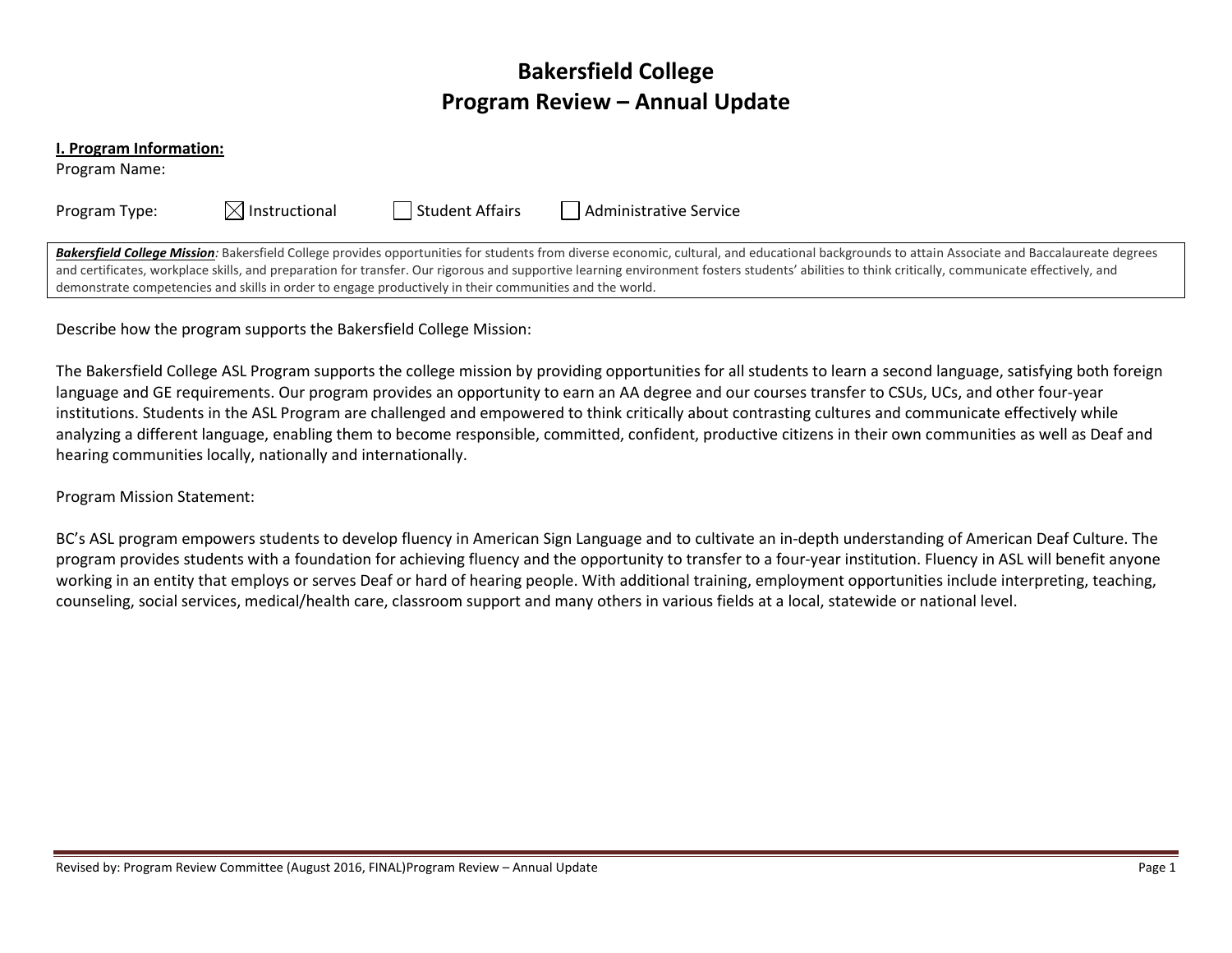# **II. Progress on Program Goals:**

A. List the program's current goals. For each goal (minimum of 2 goals), discuss progress and changes. If the program is addressing more than two (2) goals, please duplicate this section.

| <b>Program Goal</b>                                                                                    | Which institutional goals from the<br><b>Bakersfield College Strategic Plan will</b><br>be advanced upon completion of this<br>goal? (select all that apply)                            | Progress on goal achievement<br>(choose one)                                                                      | <b>Comments</b>                                                                                                                                                                                                                                                                                                                                                                                                                              |
|--------------------------------------------------------------------------------------------------------|-----------------------------------------------------------------------------------------------------------------------------------------------------------------------------------------|-------------------------------------------------------------------------------------------------------------------|----------------------------------------------------------------------------------------------------------------------------------------------------------------------------------------------------------------------------------------------------------------------------------------------------------------------------------------------------------------------------------------------------------------------------------------------|
| Develop<br>1.<br>uniform<br>instructional<br>practices and<br>assessments for<br>ASL 2 and 3.          | $\boxtimes$<br>1: Student Learning<br>2: Student Progression and Completion<br>3: Facilities<br>$\boxtimes$ 4: Oversight and Accountability<br>$\boxtimes$ 5: Leadership and Engagement | $\boxtimes$ Completed: _04/01/2016<br>(Date)<br>Revised:<br>(Date)<br>$\mathbf{\underline{1}}$ Ongoing:<br>(Date) | All faculty teaching ASL 2 and ASL 3<br>met throughout the spring semester to<br>craft uniform curriculum and<br>assessment mechanisms. That work<br>has been completed.                                                                                                                                                                                                                                                                     |
| 2. Develop<br>departmental video<br>materials such as<br>syllabus<br>explanation and<br>video quizzes. | $\boxtimes$<br>1: Student Learning<br>$\boxtimes$ 2: Student Progression and Completion<br>3: Facilities<br>4: Oversight and Accountability<br>$\boxtimes$ 5: Leadership and Engagement | Completed:<br>(Date)<br>Revised:<br>(Date)<br>$\boxtimes$ Ongoing:<br>05/01/2017 (Date)                           | The ASL Program has ceased using an<br>outside, online quiz source, switching<br>to live, in-class quizzes. We would like<br>create videos that would provide a<br>more uniform testing experience;<br>however, due to the increase in<br>workload (25% for FT faculty and 20%<br>for PT), we are struggling to find the<br>time to develop these materials. We<br>will enlist the help of media services in<br>order to complete our tasks. |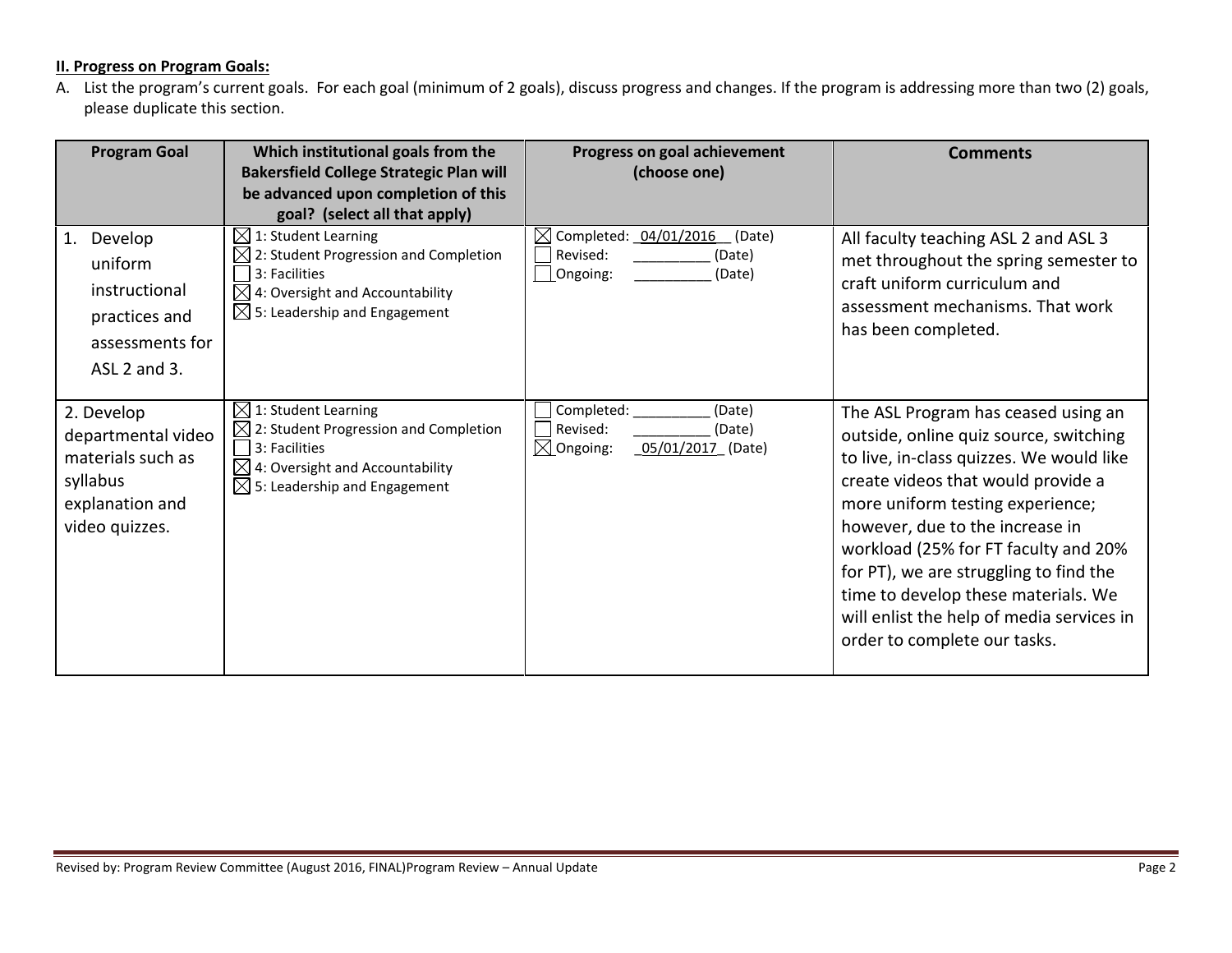### B. List new or revised goals (if applicable)

| <b>New/Replacement Program Goal</b>      | Which institutional goals will be advanced upon<br>completion of this goal? (select all that apply)                                                                                                     | <b>Anticipated Results</b>                                                                                                                                                                                                                                                                                                     |
|------------------------------------------|---------------------------------------------------------------------------------------------------------------------------------------------------------------------------------------------------------|--------------------------------------------------------------------------------------------------------------------------------------------------------------------------------------------------------------------------------------------------------------------------------------------------------------------------------|
| Develop Interpreter Education Curriculum | $\boxtimes$ 1: Student Learning<br>$\boxtimes$ 2: Student Progression and Completion<br>$\Box$ 3: Facilities<br>$\boxtimes$ 4: Oversight and Accountability<br>$\boxtimes$ 5: Leadership and Engagement | Having hired a new FT faculty member,<br>program members will now develop<br>curriculum for individual courses for an<br>interpreter education program. This will<br>happen in two phases in order for courses to<br>roll out in a timely manner. Phase I will be<br>completed by October, 2016 and Phase II by<br>early 2017. |

| <b>New/Replacement Program Goal</b>      | Which institutional goals will be advanced upon<br>completion of this goal? (select all that apply)                                                                                                      | <b>Anticipated Results</b>                                                                                                                                                                                |
|------------------------------------------|----------------------------------------------------------------------------------------------------------------------------------------------------------------------------------------------------------|-----------------------------------------------------------------------------------------------------------------------------------------------------------------------------------------------------------|
| Develop Interpreter Education Curriculum | $\boxtimes$ 1: Student Learning<br>$\boxtimes$ 2: Student Progression and Completion<br>$\vert$ 3: Facilities<br>$\boxtimes$ 4: Oversight and Accountability<br>$\boxtimes$ 5: Leadership and Engagement | Having hired a new FT faculty member,<br>program members will now develop a<br>program for an interpreter education<br>program. We anticipate having the program<br>completed and submitted by May, 2017. |

### **III. Trend Data Analysis:**

Highlight *any significant changes* in the following metrics and discuss what such changes mean to your program.

A. Changes in student demographics (gender, age and ethnicity).

The ASL Program has shown a steady increase in both students who have completed an ed plan and those who are fully matriculated. In each case we surpass the college average by more than 10%.

One demographic, students 40 and older, who typically struggle in ASL courses, has shown a drop in enrollment by nearly 50%, from 7% to 4%. No changes in the ethnicity metric and we continue to mirror college averages in all others except gender. Our discipline comprises 75% female students.

B. Changes in enrollment (headcount, sections, course enrollment and productivity).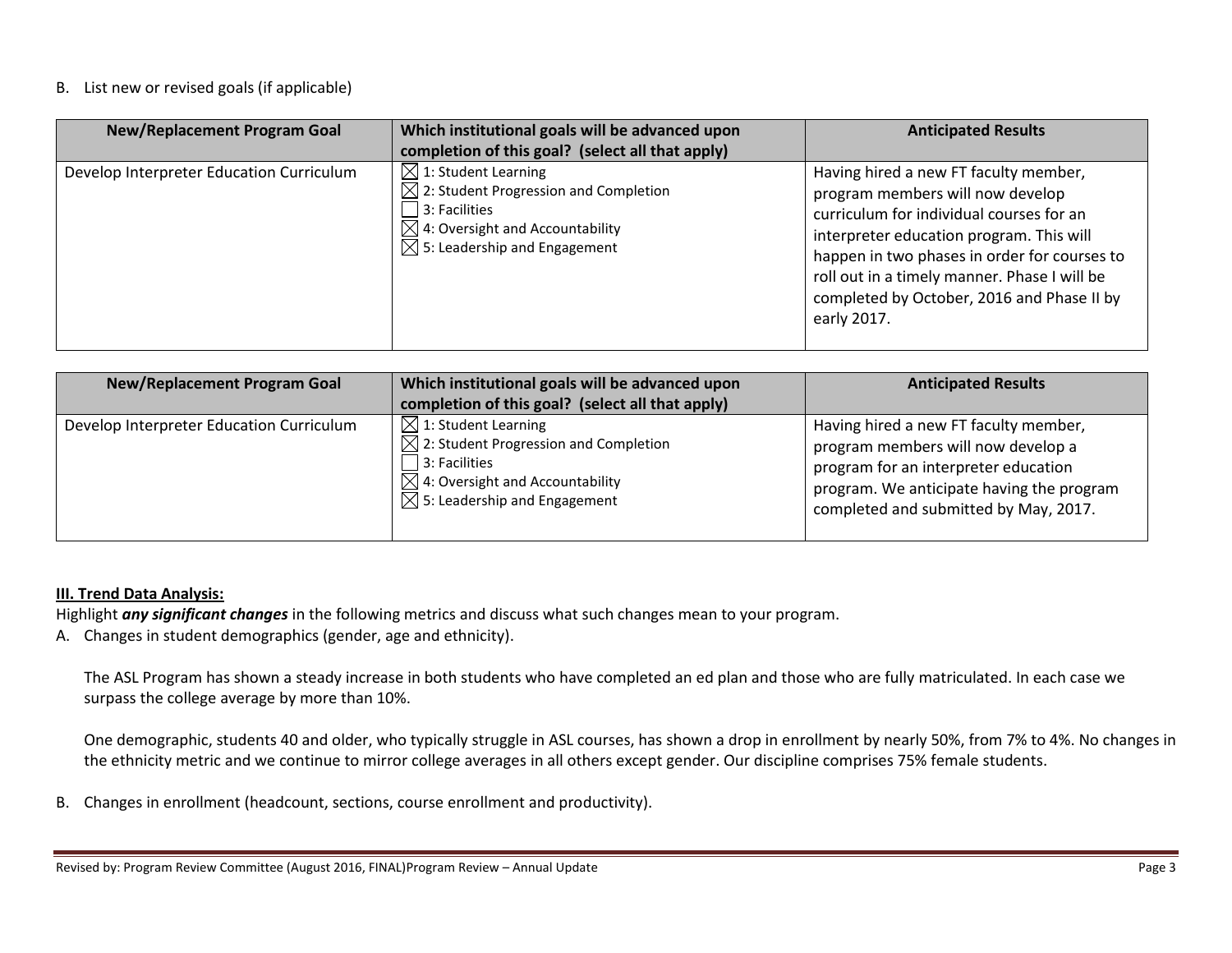The ASL Program has effected the following changes:

**Sections**: In the past five years, our number of courses has increased from 26 to 46 or 77%. In the past year, we have increased from 35 to 46, or 31%.

**Course Enrollments**: As expected, with increased sections have come commensurate increased enrollments. Over a five-year period, census date enrollments have increased by 77%. In the past year, census date enrollments have increased by 34%.

**Productivity**: ASL Program productivity has increased over the past three years, 4.4% in the last year. We are currently at 16.5, 3% behind the college average for traditional instruction. This is likely due to the fact that we can't effectively increase students-per-section and that we have yet to determine a way to offer pedagogically sound online instruction.

C. Success and retention for face-to-face, as well as online/distance courses.

ASL Program success and retention rates have remained fairly constant. Last year, our retention rate increased to 90%, besting the college average for traditional classes by 2%. According to disaggregated data, the ASL Program is 5% or more above the college averages for retention and success. We are more successful with younger students than older. In fact, students above 40 years of age have a success rate of 69%, 6% lower than the college average. This could be due to a number of reasons, among them brain plasticity or the manual dexterity required for manual communication.

D. Other program-specific data that reflects significant changes *(please specify or attach).* All Student Affairs and Administrative Services should respond.

Our number of awards has nearly doubled in the past five years. We have awarded 89 degrees in the past five years, 50 of which were in the past two years. We intend to continue to increase this number. We are considering requiring an AA degree in ASL as a prerequisite for entrance into the interpreter training program which will likely have in positive effect on number of degrees awarded.

# **IV. Program Assessment (focus on most recent year):**

# Use attached **Assessment Report Form AU Tab**

A. Describe *any significant changes* in your program's strengths since last year.

Over the past year, all ASL instructors have implemented new forms of assessment. We have modified our existing quizzes to increase rigor. We have begun assessing all ASL students' expressive language ability through video recording. We are now working towards video recording our common assessment instruments. We anticipate that this will make the instrument more uniform and the resulting assessments should lead to more uniform instruction. This has had a positive and synergistic effect on using Supplemental Instruction. All ASL 1 students (more than 500 of them) can attend any ASL B1 SI session because our instruction (textbooks, lesson plans, quizzes, and videos) are uniform across all classes.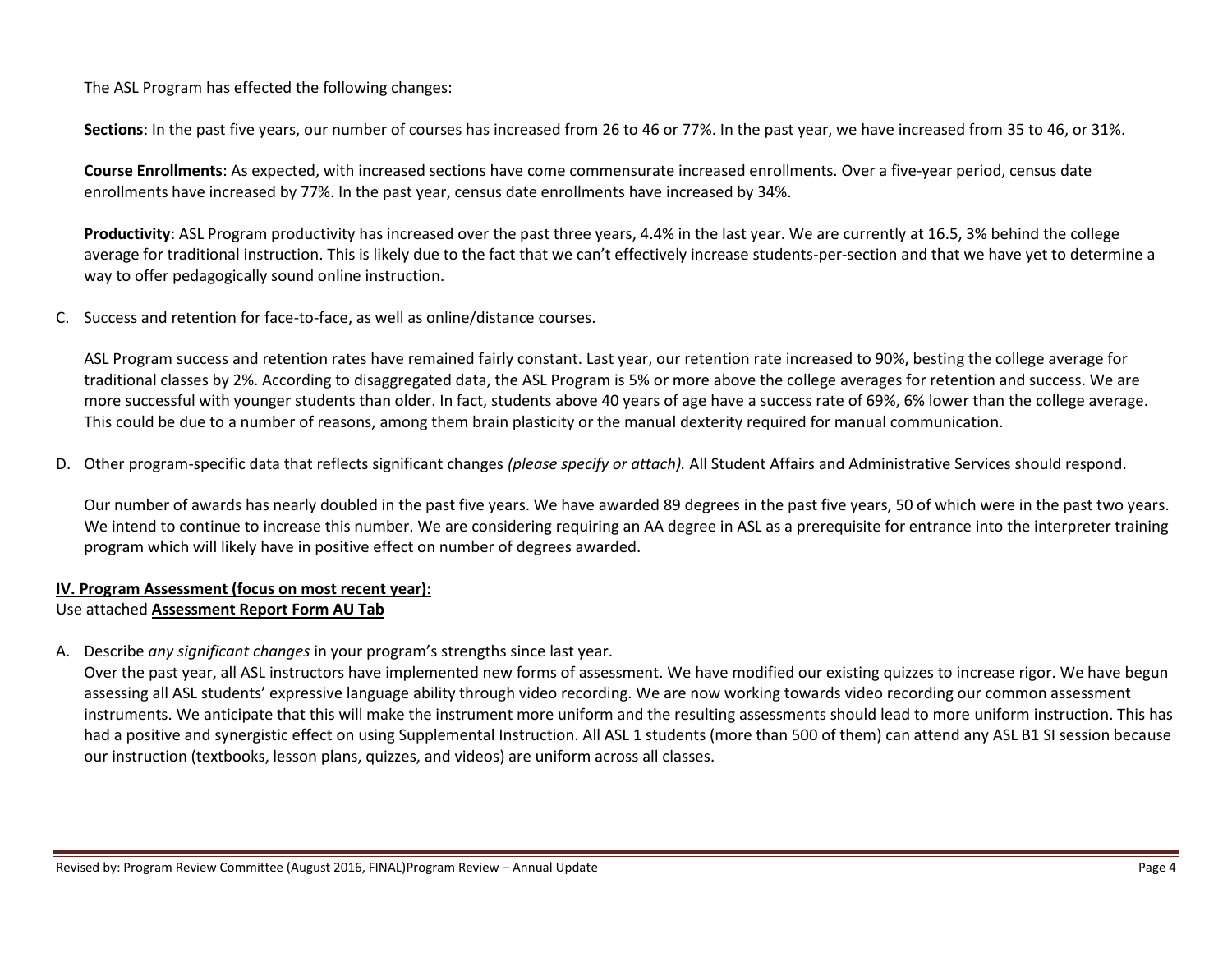B. Describe *any significant changes* in your program's weaknesses since last year.

Video assessment has greatly enhanced student learning, and after only two semesters, we can see noticeable improvements in student performance across the board. We have purposely blocked out the 3:00 p.m. time block (our lowest enrollment block) for FT instructors to meet regularly on Tuesdays and Thursdays. This allows faculty to meet regularly to tackle issues like norming of assessment methods, creating assessment instruments, revising curriculum, and so on. As to scheduling, three of four FT faculty members, on a rotating basis, teach at either 8:00 a.m. or 6:00 p.m. in order to make FT faculty members available to all students, regardless of when they take classes.

C. If applicable, describe any unplanned events that affected your program.

We recognized that video assessment would dramatically increase the work for individual instructors; however, we failed to gauge the impact of reducing our units. Because FT instructors now teach four sections, we are each assessing as many as 600 videos each semester. This work is necessary but overwhelming. We are currently researching ways to streamline our work without eliminating assessments.

We have also expanded by using available classrooms, primarily off-site. These rooms are not designed for visual instruction and student learning has suffered as a result. Using rooms at the Weill, FPU, or available rooms on campus that are not arranged for the needs of visual instruction has yielded poor results.

**V. Assess Your Program's Resource Needs:** To request resources (staff, faculty, technology, equipment, budget, and facilities), please fill out the appropriate form.<https://committees.kccd.edu/bc/committee/programreview>

- A. Human Resources and Professional Development:
	- 1. If you are requesting any additional positions, explain briefly how the additional positions will contribute to increased student success. Include upcoming retirements or open positions that need to be filled.
	- 2. Professional Development:
		- a. Describe briefly the effectiveness of the professional development your program has been engaged in (either providing or attending) during the last year, focusing on how it contributed to student success.

We actively participated in a number of FLEX activities such as Canvas training, the Remind app workshop, and SI training. Our focus is providing more accessible instruction (hybrid classes) and improved communication with students. The ASL Program has embraced the concept of Supplemental Instruction and most of our sections have an SI leader. We are employing both hearing and Deaf students as SI leaders. The former provide ad hoc communication assistance for Deaf instructors; the latter provide authentic language models in classes served by hearing, secondlanguage instructors. This initiative has been a boon to our program.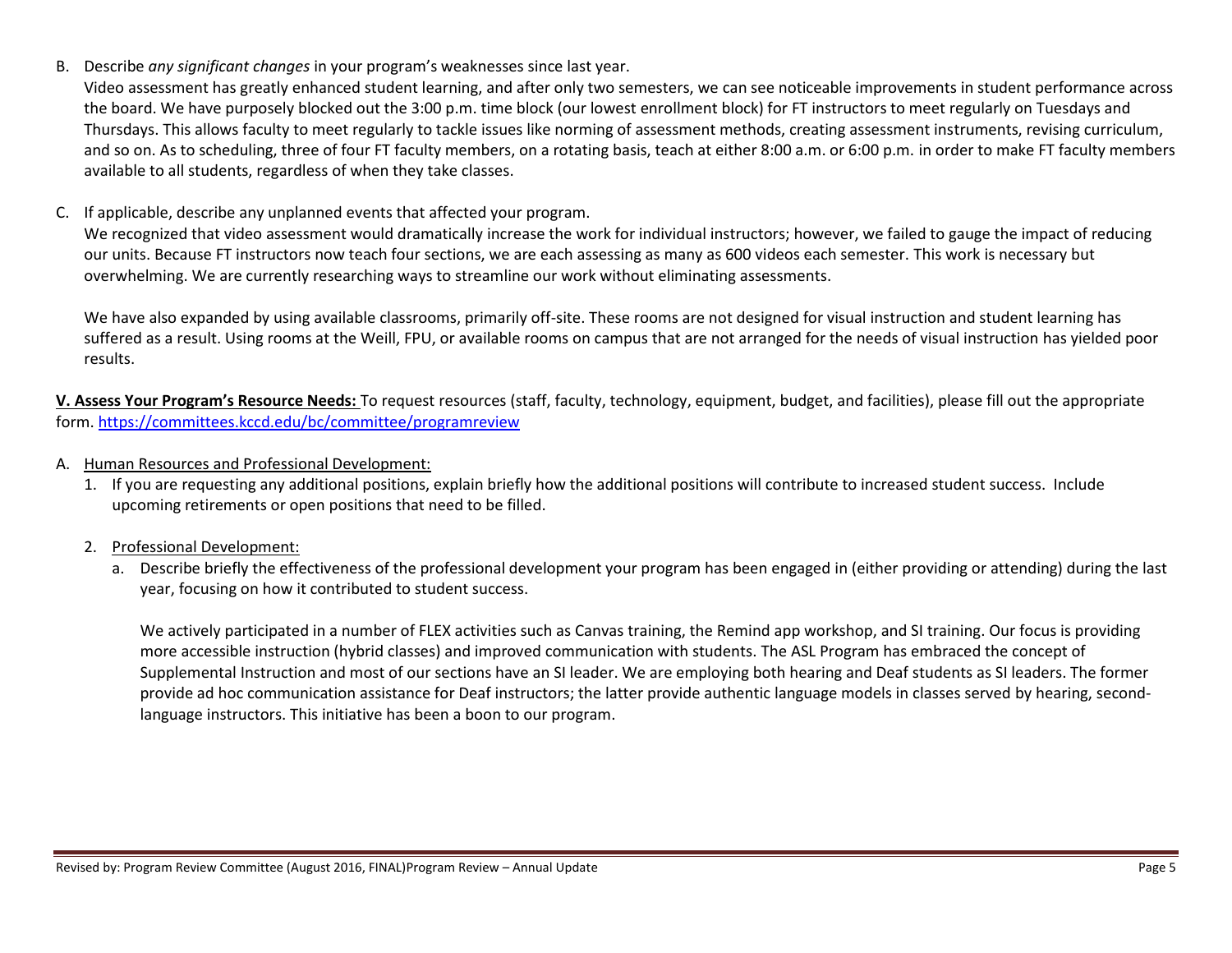b. What professional development opportunities and contributions can your program make to the college in the future?

In conferring with students who have transferred, we have determined that we are not keeping sufficiently abreast with trends in our discipline. Some students who have transferred are reporting that, while they are well-prepared in language fluency, they are not familiar with much of the terminology and some of the techniques used at our sister institutions. As a result, we plan to attend national conferences. Jaclyn Krause and Pam Davis are attending the Conference of Interpreter Trainers and Linda McLaughlin and Tom Moran hope to attend the American Sign Language Teachers Association conference in Salt Lake City in summer, 2017.

We also see a need to provide better training and communication to the campus on matters of working with individuals who are Deaf as well as how to better and more efficiently provide ASL interpreting services.

### B. Facilities:

1. How have facilities, maintenance, repair or updating affected your program in the past year as it relates to student success?

The ASL Program now has two dedicated classrooms. They are staged for visual instruction: posters with rules, guidelines, and learning tips adorn the walls, and furniture is arranged into a semi-circle. In LA113, we received new carpeting, paint, and all new desks that are ideal for group exercises and spontaneous interaction. The new furniture and atmosphere has had an immediately visible effect on student learning, attendance, and success. We were using desks that were 50 years old; our new desks are ergonomically designed, more comfortable, and fit students with larger physiques. The addition of this room has coincided with an increase in enrollment of over 30%. We are serving more students more effectively than in the past. Our two dedicated rooms, which are large, allow us to arrange desks in two semi-circular rows. This allows for line-of-sight viewing for nearly all students and the instructor. Students, who move frequently throughout the class period, do so in comfort and safety. As grateful as we are, a program of our size with only two rooms is limited in what it can accomplish. We are limited to only 20 classes in which instruction and student interaction is pedagogically sound. In keeping with second language learning best practices, we use an immersion approach, in which ASL or gesturing is the sole means of instruction. Not only is this pedagogically sound, because we usually have Deaf people in the classroom (teachers or SI leaders or students), we cannot transact in spoken English. To do so violates the tenets of our curriculum, basic courtesy, and the ADA. Having an interpreter in the room would solve this problem, but we're keenly aware of the tremendous expense involved in providing interpreters in all ASL classes—we are proud to have planned our activities carefully so that the provision of interpreting services is limited to only one meeting of ASL 1 classes each semester. To ameliorate the difficulties of learning in a second language, our dedicated classroom walls are adorned with course rules, best practices, student activities, and learning tips. For example, what do you do if you don't understand? Why is not OK to chew gum? Why is it important to display "listening behavior?" and so on.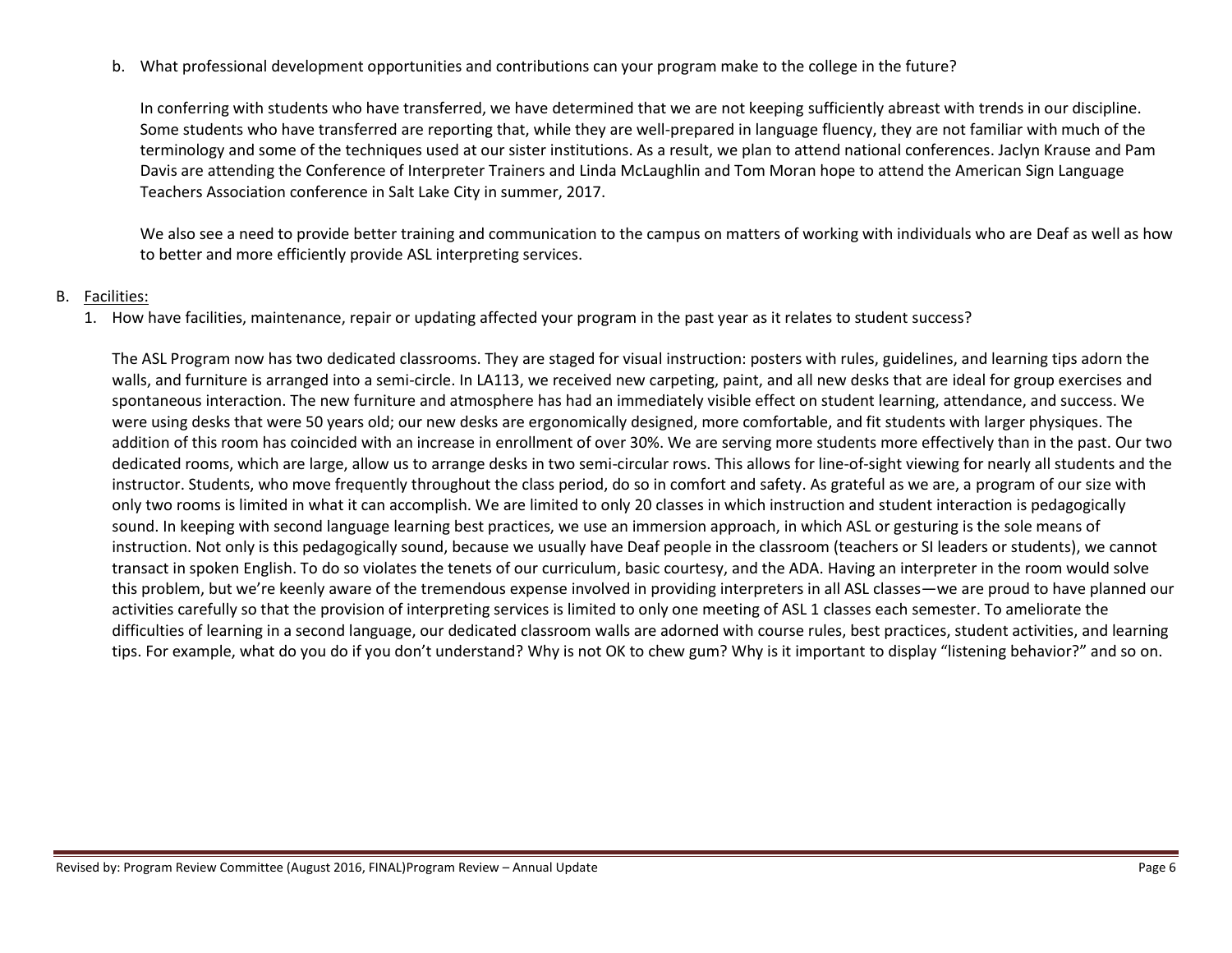

The ASL Program has demonstrated an eager willingness to move into available classrooms, either on campus or off-site in Delano, Fresno Pacific University, and the Weill Center. In each circumstance, when we offer courses in a non-dedicated room, we lose our teaching aids and, if a room is small (like LA 202), we are unable move seats into a semi-circle that will accommodate 30 students. At the Weill, classrooms have heavy tables that prevent us from sitting in a circle at all, reducing teacher/student and student/student interaction to a cumbersome and difficult task. As a result, many students can't see what is being signed at all times. This is analogous to a classroom in which students are unable to hear the instructor much of the time. If we are in a large room, and can move seats into a semi-circle, we compromise instructional time and risk injury in doing so. Aisles are typically littered with backpacks, guitars, art portfolios, skateboards, etc. It takes a few minutes at the beginning of class to arrange the desks and a few minutes at the end of class to return them to aisle formation. Programs housed in those rooms are understandably upset when we forget to restore the original seating arrangement. Visual instruction in a student's second language requires extensive visual aids that must be projected in order to be visible to all students. Our rooms must have projectors that are wall-mounted. A moveable projector cart is not feasible because it obstructs the view of some students—not of the screen but of each other, hindering visual communication. It is for these reasons, and many others, that we need more dedicated classrooms. The ASL Program has a demonstrated history of using rooms at or near 100% scheduling capacity and 100% enrollment capacity. Very few of our students drop. In order to further utilize our existing rooms, we are currently exploring the viability of offering Friday- or Saturday-only classes. We have concerns about student learning in once-a-week classes, but we are willing to try and examine the success rates. We will do so as soon as we can hire available instructors. Current adjunct instructors who are available to teach at that time all teach two classes twice per week. None are available to teach two classes three days a week, something required if one teaches on Friday or Saturday.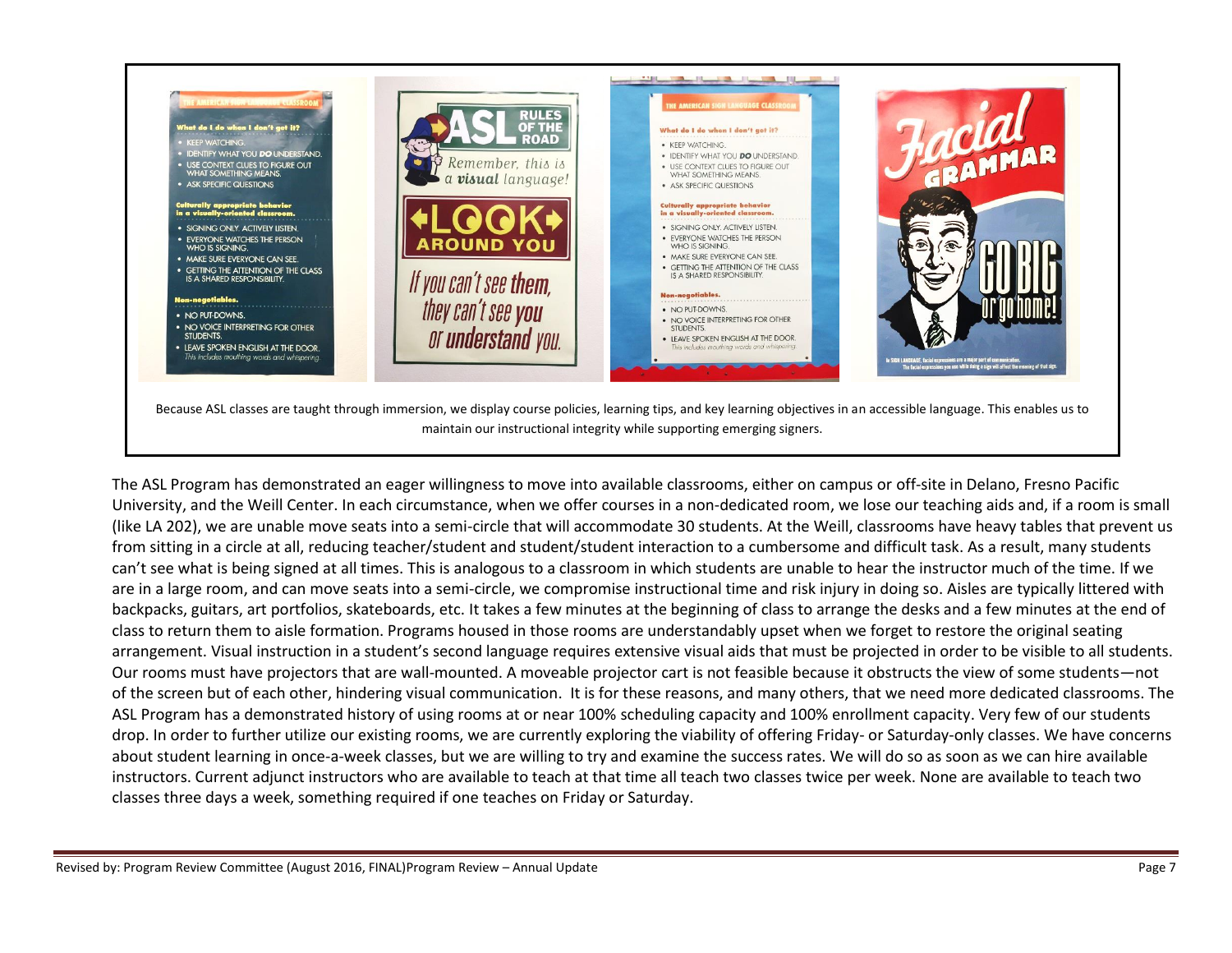

In small rooms like LA 201 – 204, even with moveable desks, students and instructor struggle to see one another signing. When desks are circled, students are still several rows deep making visual communication between students impractical, if not impossible. In addition, the crowded conditions create a significant safety hazard.

In small rooms such as LA202, which lack wall-mounted projectors, we are unable to arrange the furniture in a way that allows students to see the instructor and each other. TV screens are too small to be viewed from 20 or 30 feet away. The furniture is arranged in rows, which means that the instructor and students must move furniture twice during a single class meeting. Rooms such as these are simply too small to safely allow for visual instruction with 30 students.

2. How will your Facilities Request for next year contribute to student success?

Acquiring a third, dedicated classroom will mean that we can continue to serve more students safely and effectively with greater success rates. The ASL Program success rate has dipped by 7% in five years. We believe that poor instructional environments may be a contributing factor. At the request of the college, we have expanded our course offerings and have willingly tried smaller rooms and off-site locations. These efforts have been unsuccessful due to our unique needs for visual instruction. Lecture-based disciplines with small-group work are ideally suited for these rooms; however, our activitybased classes are like music, chemistry, or culinary arts: we require a specific environment in order for instruction to be feasible, let alone successful.

A third, dedicated classroom will allow us to

- serve students in the newly-inaugurated interpreter education program, slated to begin in Fall 2017.
- decrease the need for interpreters and their associated costs.
- train our students in an pedagogically appropriate environment that they can expect to find at our transfer institutions.
- instruct our students in an environment that is comfortable and safe.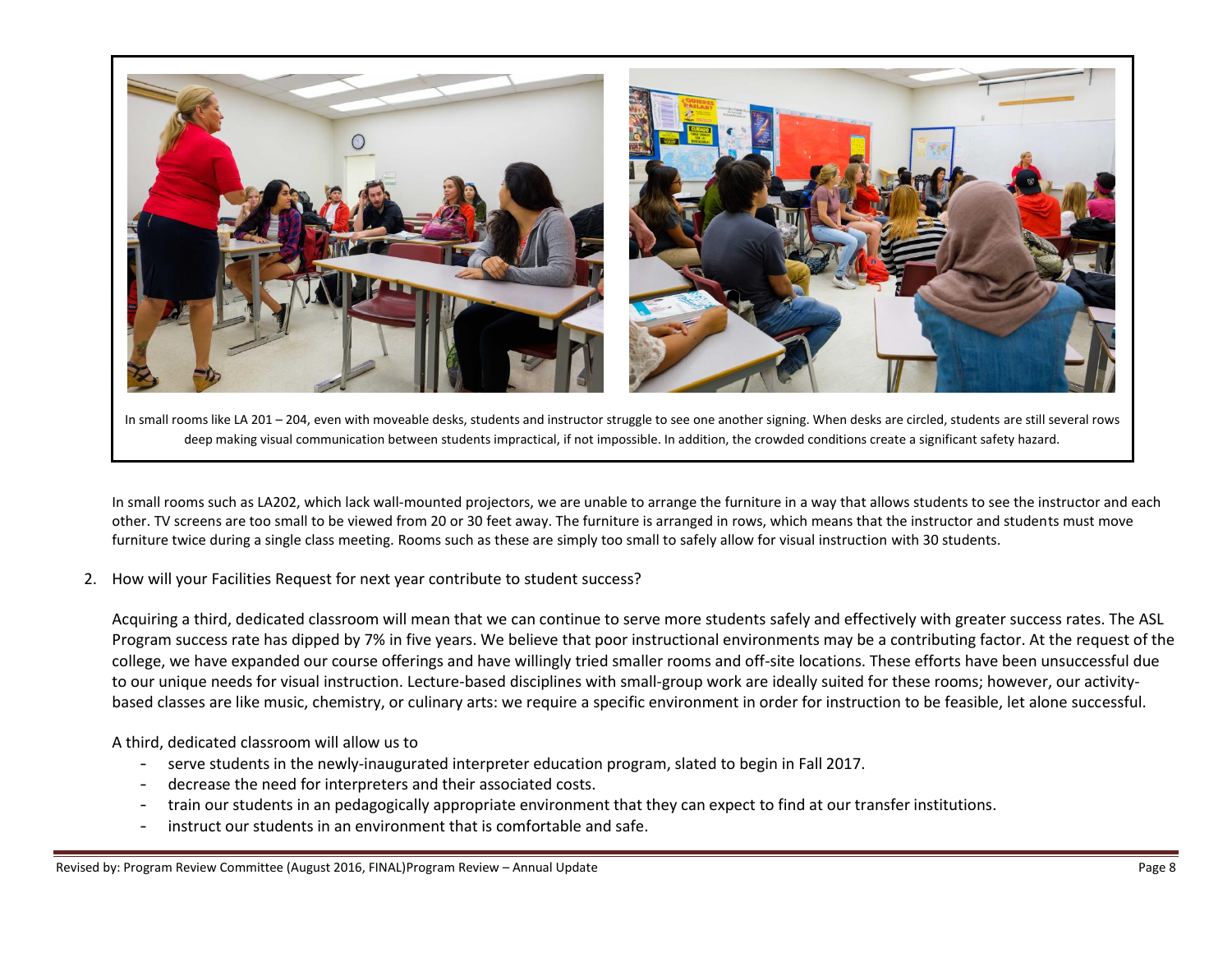

In larger rooms, such as LA115 and LA113, visual instruction can take place easily. Desks are arranged in a large semi-circle, allowing for the instructor or student to be visible to all class members simultaneously. In the large central space, students can interact in frequent classroom exercises safely and comfortably.

We operate under the assumption that all rooms belong to the college and they will be assigned to various programs based on demonstrated need and efficiency of use. We also follow the college dictate that we must offer classes in equal proportions morning, afternoon, and evening. The ASL Program has never had any difficulty filling classes at all scheduled time blocks. Indeed, at one time we offered a majority of our courses at 2:35 due to a lack of available rooms. That debacle was part of the birth of priority room assignment. We need an additional large classroom, and we believe there is one available in the Language Arts building. The data below reveals four large Language Arts classrooms that are being schedule by their priority department at significantly less than 100%. We believe that the current department housed in these rooms can consolidate their offerings easily into three rooms with room to spare, freeing one room for the ASL Program to use exclusively. We understand and respect that no one wants to surrender a room for which they currently hold priority scheduling rights; however, no department or program can grow without more available rooms. We believe that we have adequately demonstrated that off-site rooms and rooms available by happenstance are not practicable choices for our program. We believe the data demonstrates that we can acquire this room and increase college FTES.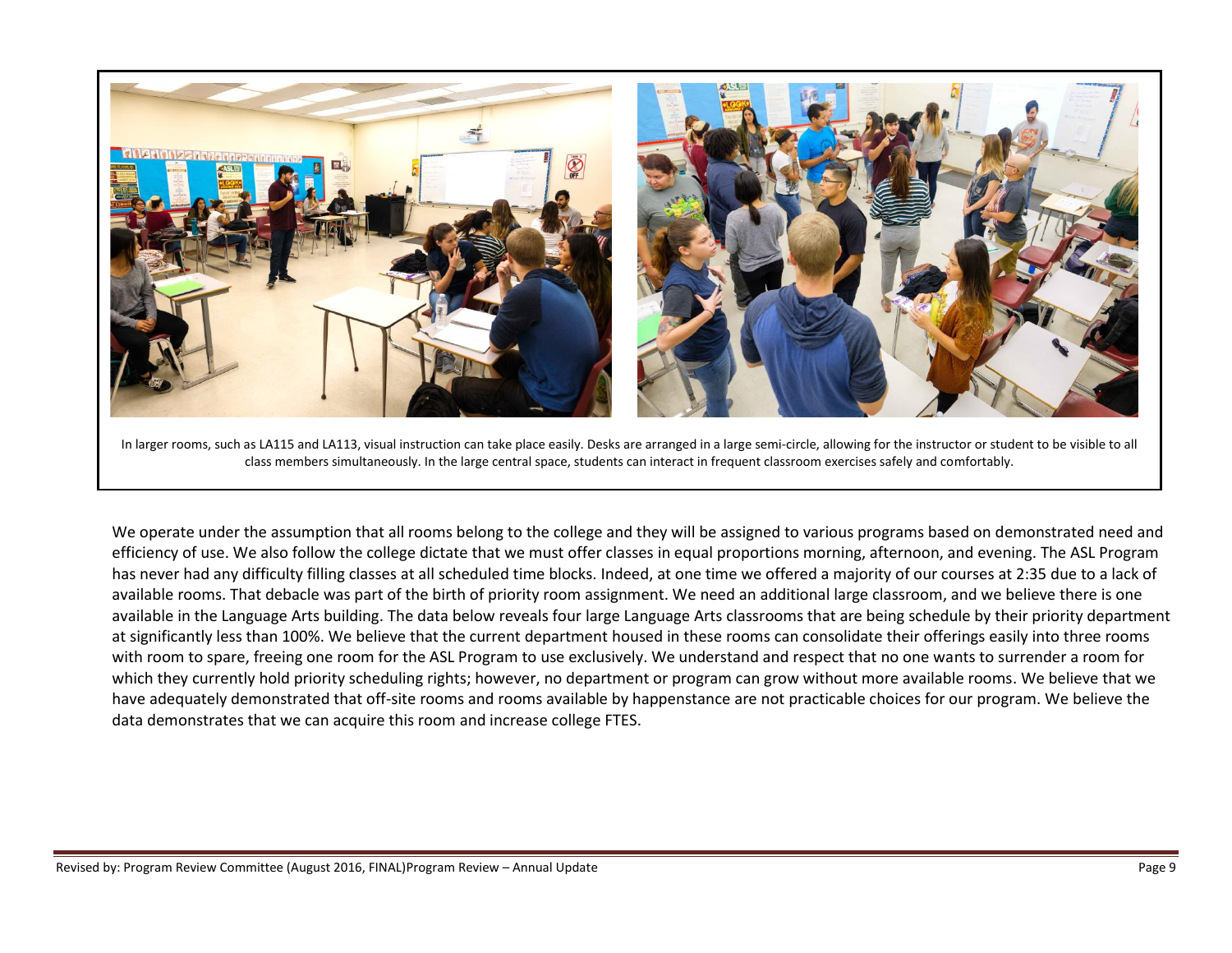Potential Rooms for Consideration, listed in order of utilization:

|              | Room Priority Dept.              | <b>Utilization</b>                                                                                                                                                                                        |
|--------------|----------------------------------|-----------------------------------------------------------------------------------------------------------------------------------------------------------------------------------------------------------|
|              | <b>LA221</b> Behavioral Sciences | In Fall 2016, 33% of courses offered in this room are non-priority department courses. It has been scheduled to only 66%<br>capacity. The ASL Program is prepared to schedule this room to 100% capacity. |
|              | <b>LA203</b> Behavioral Sciences | In Fall 2016, 31% of courses offered in this room are non-priority department courses. It has been scheduled to only 69%<br>capacity. ASL is prepared to use this room to 100% capacity.                  |
| <b>LA217</b> | <b>Behavioral Sciences</b>       | In Fall 2016, 22% of courses offered in this room are non-priority department courses. It has been scheduled to 78%<br>capacity. ASL is prepared to use this room to 100% capacity.                       |
|              | <b>LA223</b> Behavioral Sciences | In Fall 2016, 15% of courses offered in this room are non-priority department courses. This room has been scheduled to<br>near capacity. It should remain a priority-scheduled room for this department.  |

We respect and value our colleagues in Behavioral Sciences. These rooms have been chosen not because they fall under their priority scheduling, but because they are appropriately sized rooms for our needs in Language Arts and they are under-utilized for priority scheduling. If one of the above rooms is granted to us, Behavioral Sciences can offer the same number of courses in fewer rooms by simply scheduling their courses during times that are currently being used by "guest" departments such as Communication, EMLS, Math, and others. There are departments on campus that believe students won't take certain courses at certain times; however, the ASL Program's scheduling history clearly reveals that students will take courses when they are offered. We've never had a class fail to fill because of the time that it is scheduled. When priority room scheduling was established, it was declared that a department may request an additional room once they schedule their existing room(s) at or near 100% capacity. We are following this procedure in our home rooms and in making our request.

We thank the Program Review Committee, our respective deans, and the college administration for their consideration of our request to more effectively and efficiently allocate resources.

# C. Technology and Equipment:

1. Understanding that some programs teach in multiple classrooms, how has new, repurposed or existing technology or equipment affected your program in the past year as it relates to student success?

Our classes are functioning far more smoothly since installing two wall-mounted projectors in our classrooms. We are saving time by not having to move a cart and play with wires, the result of which not only saves time, it creates a safer environment. Our retention rates are up, indicating that students are perhaps more comfortable in their classes and that instructors have more free time to attend to issues of attendance and our Early Warning System. We